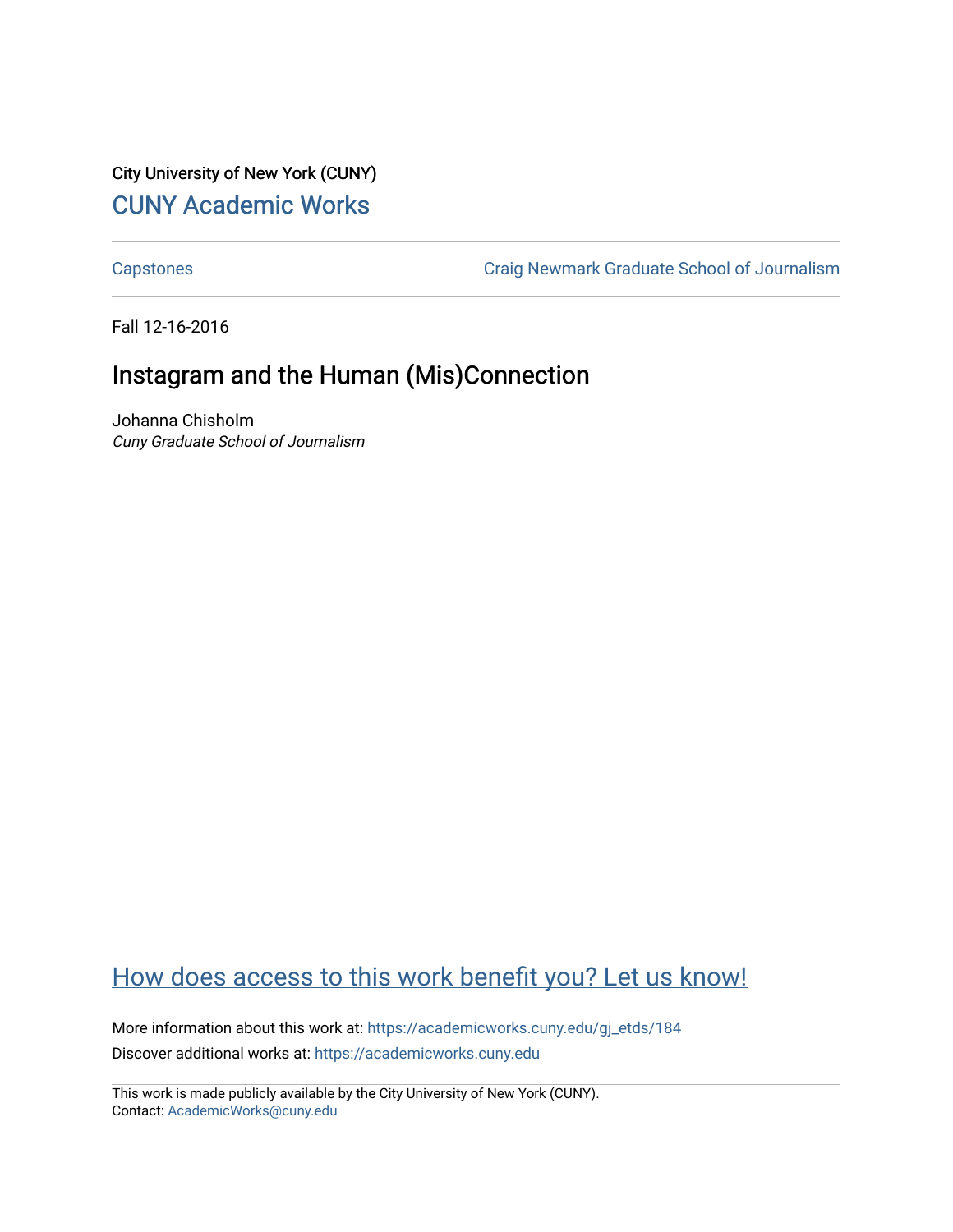In the worst moments of her depression, the only routine that then 17-year-old Marybeth could take comfort in was the sedative scroll of her thumb across the warm glow of strangers' profiles on Instagram. She would stay up for hours, sometimes until right before her mom would come in to wake her for school the next morning, swiping. The accounts held her attention, as they shared similar stories to hers. Like her, they were often young, typically between the ages of 15-18, though sometimes they were younger. And like her, they were dealing with personal demons of depression and anxiety. Issues that, she believed, were too sensitive for the real world, but paradoxically would be the very string that bound her up in the lives of these complete strangers.

"I can relate to other people but also other people can relate to me, and so I don't have to have that fear of talking to someone where you know in today's society you're put into this category of having to be ashamed of what you're going through even though you really shouldn't have to be and then when you're in that community sharing with those hashtags so it ends up going to the people that are sharing the same related things as you are, you don't have like that shame or guilt or that feeling that of insecurity that it's even wrong to be going through what you're going through."

Marybeth McCarter, now a 21-year-old college dropout, struggles to recall a time when she was actually "happy." She was diagnosed with bipolar disorder earlier this year, but has been misdiagnosed half a dozen times since 2011 with everything from depression to an attitude problem.

"I've never really felt happiness. I can't really explain what it would feel like cause I can only dream about it," said McCarter during a Skype interview from her mother's home in the Midwest.

"If I'm like really hypomanic, I get like really wound up and energetic and impulsive and depressed and suicidal extremely at the same time," she said.

Marybeth has struggled with her mental health for as long as she can remember, but in 2013 she found a new coping mechanism for her illness; posting graphic images on Instagram that described her self-hatred or even selfies that outlined her suicidal plots.

"The first time I think I came across some accounts was unintentionally from my own personal account," explained Marybeth. She was 18 at the time and was going through a severe depressive episode, which for her often involved staying inside, avoiding her "real life" friends and instead opting to do "absolutely nothing" but scroll through her Instagram feed.

For Marybeth, Instagram served as a place for her to freely express herself, a place where she felt that she could be removed from the judgment that she felt from family and friends. As she said it, "[they] didn't understand what I was going through."

Her posts on Instagram - though sometimes graphic in what she discussed (Marybeth recalls posting daily posts of the 500 calories she consumed when her depression had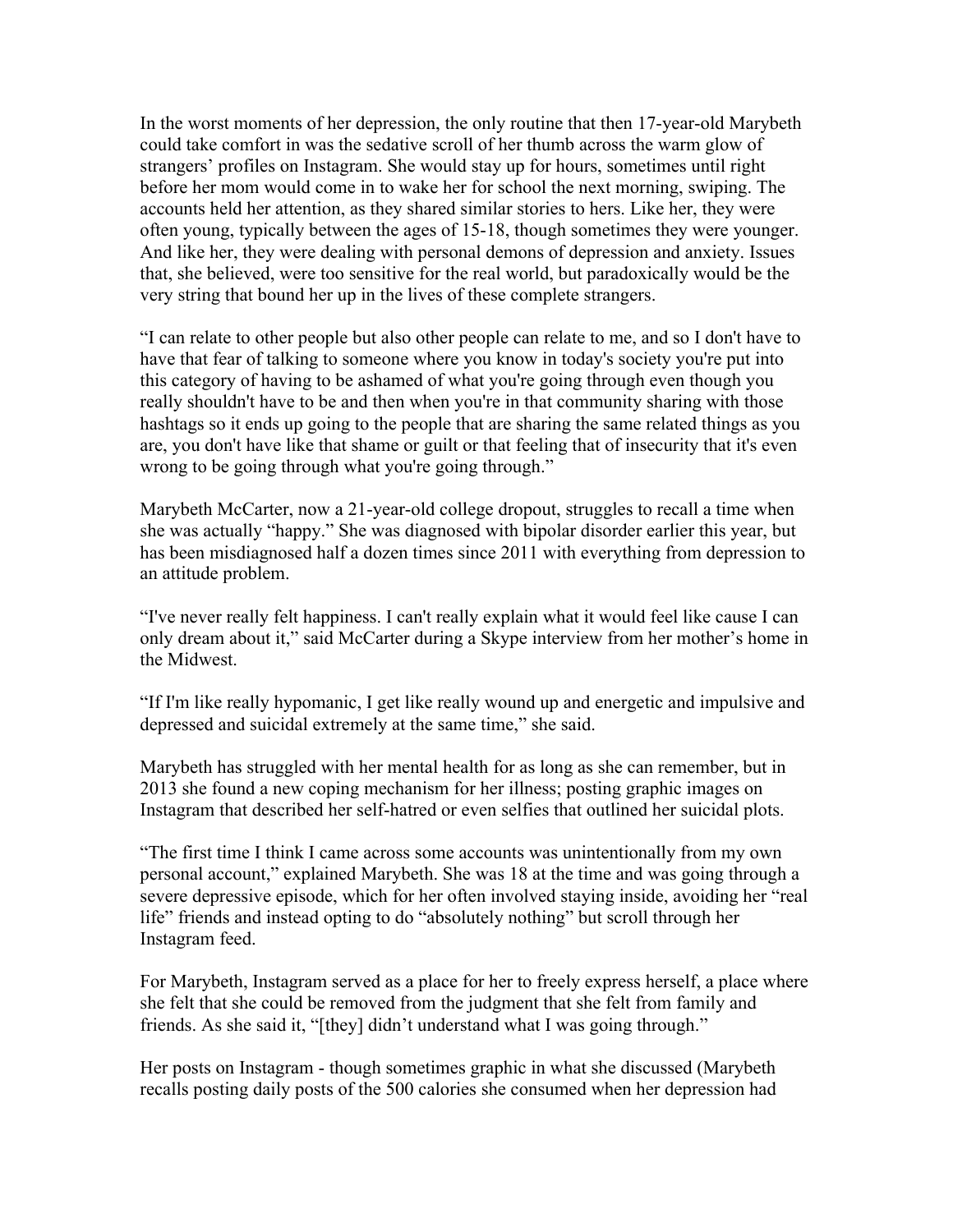taken the form of an eating disorder) - were mainly motivated by her seeking of community.

"When I mentioned [attempting suicide] again on there I got the most support I've ever had," Marybeth said.

The community that Marybeth is referring to is the large number of young people who are using Instagram as a support group for their mental illnesses. The trend of posting online about mental disturbances is not a wholly new one, see MySpace, Live Journal, or Yahoo message boards for earlier permutations.

What is new is the sheer volume and accessibility of these posts to a younger and more vulnerable group of people, more specifically between the ages of 13-18, a group that is legally considered to still be children in the U.S. Additionally, the popularity and potency of photo sharing apps like Facebook and Instagram have been shown to be even more addictive than cigarettes.

Instagram has made strides to try and improve their platform for these mentally unstable teens; most recently by installing a tool that allows users to report people they think might be "going through a difficult time." This update, while a step in the right direction, seems to still be missing a very important element to actually helping these users: a human connection.

### **The Discovery**

Jess\* is one such case where there is an obvious lacking of human connection in her online interactions. She is a 13-year-old Instagramer that regularly posts encouraging images about her anorexia; 'bodychecks' as they're known in the community. She explained that she is well aware of the hypocrisy in her belief that social media sites, like Tumblr and Instagram, are contributing to her eating disorder.

"I initially found the anorexia community from a YouTube video criticizing it, that was my first exposure," she said in a Skype interview.

"Some of us don't know we're killing ourselves," Jess said. "Some people know and don't care. I'm one of those people." She has always been insecure her body, she explained to me during a Skype interview: "I was young and I hated my thighs, not because of the media showing skinny women...I've just hated myself for ages."

But these insecurities soon developed into actions, particularly after joining the Tumblr and Instagram 'thinspo' communities. This is a place where, using specific hashtags that are unique to the community (e.g. #ana, #mia, #thinspo, #goals), young people can find inspiration or tips on how to lose weight: "[they] have been the outlet of everything that inspires me to starve. Not only do they provide pictures of skinny girls to use as inspiration but there are some good tips on how to starve yourself, safely."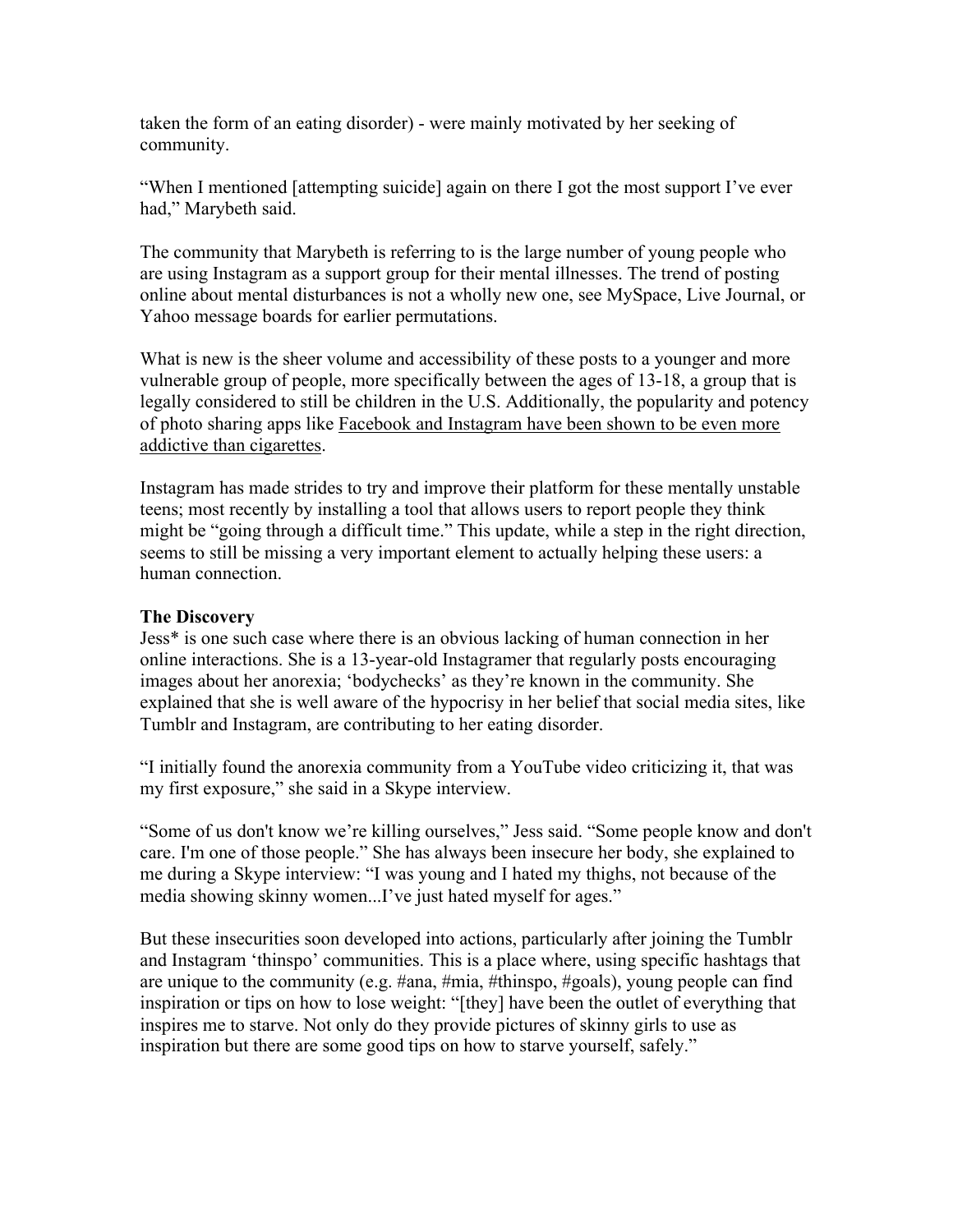There's also a thing called 'meanspo'. This is where anonymous users post randomly directed texts like, "you're a fat pig who has never heard of exercise and will always be that fat friend", Jess explained. These are some of the more popular forms of inspiration that teens rely on.

"All these are what inspires me, and many others, that we will never be good, happy, beautiful until we are thin," she said. "It changes your perception on things. On what your goals should be."

Marybeth, who has been an active user of both Instagram and Tumblr to document her own eating disorder and bipolar disorder, says that in her years of being online that she has seen far too many cases similar to Jess's.

She remembers watching girls who were simply insecure about their bodies go from being what she considered "okay", to being hospitalized two or three times, partially because of the tips and advice they were able to receive from these communities.

"I feel like once you do have a problem you never get away from it. So it's like you don't even know that you're committing to that for life when you're asking for these tips," she said.

A common experience for these teens creating these online, visual diaries, as that's how a lot of the girls being interviewed described them as, is the potential for cyberbullying. Though they are keeping their innermost and private thoughts away from the physical public, they are sharing these thoughts with a largely anonymous public. Thus opening themselves up for attack in some of their most vulnerable moments.

Dr. Rosen, a psychologist from California State University, explains that anonymity is both part of the problem but also the reason why teens are able to open up to strangers on social media.

"People aren't culpable for their actions online," Dr. Rosen said. "There seems to be a lack of accountability between the person posting and the people following them."

Teens who have already vocalized being in a troubled state of mind, be it through selfharm or depression may become unwilling targets for online 'trolls', old or adolescent in age. Marybeth explained how she would commonly receive requests from girls asking to be her pro-ana partner: "misery loves company" said a resigned Marybeth. Another 14 year-old girl with a pro-ana Instagram said in a direct message from her account that she would intentionally follow accounts that would spam yours with meanspo (a term that piggybacks off of the word 'thinspo', literally translating to mean meanspiration).

Clare, a 17-year-old who now uses Instagram as a recovery account after seeking treatment for her eating disorder, recounts how even when using Instagram in what she thought was a safe mode (with a private account) she became the victim of unwarranted cyberbullying.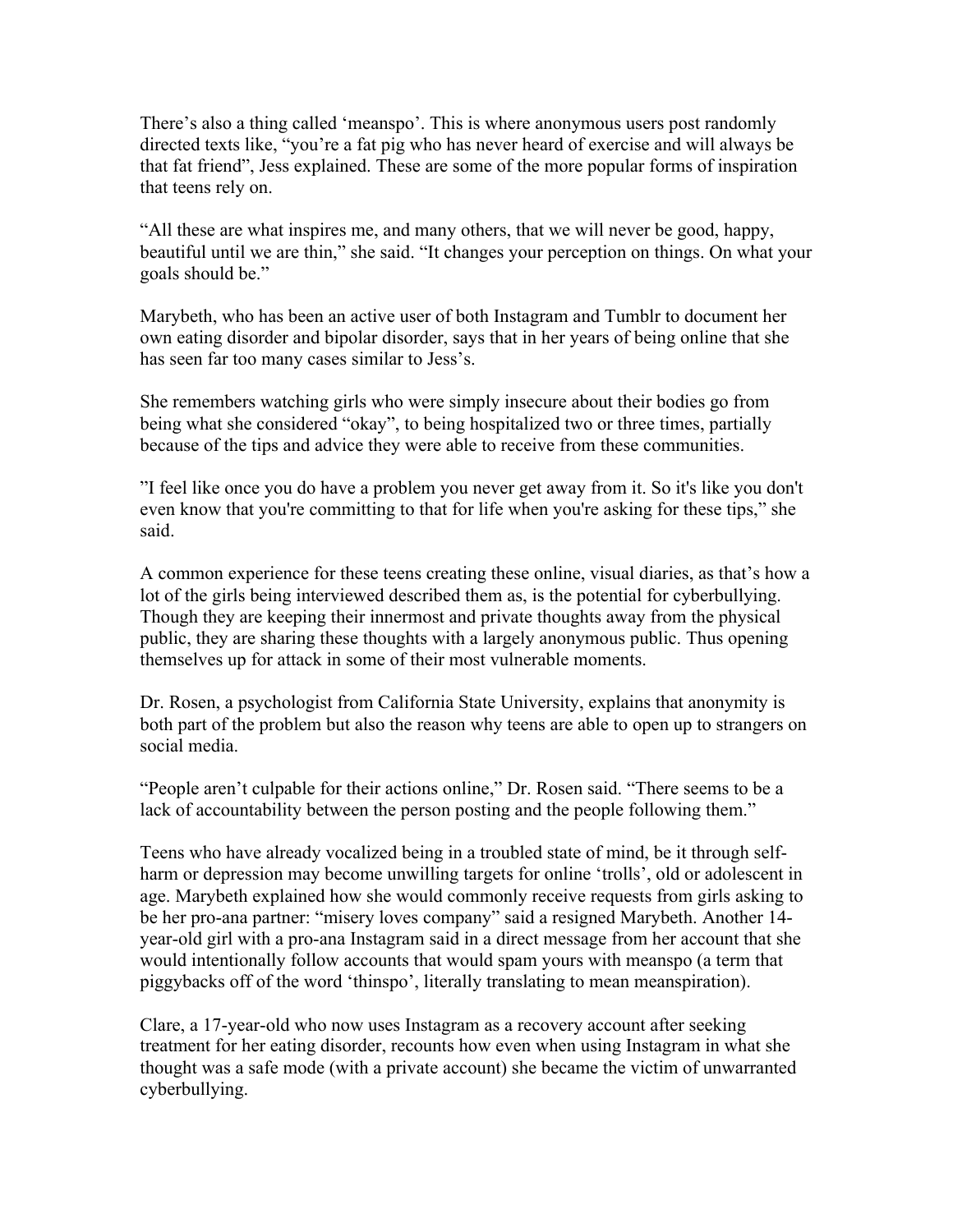Clare's recovery account is a private one, whereas her personal account - the one that she uses for her friends and family - is a public one. A private account means that people need to get her approval before following her and viewing the pictures she's posted. This sense of false privacy led Clare to believe that she could freely post about her eating disorder recovery journey, though it wasn't long before friends at school found out about her account.

"I experienced being the laughing stock of my friends," said Clare recounting one of the darker moments from her life on Instagram, "people at my college found out about my recovery account and made their own fake recovery accounts so that I'd accept them on Instagram."

"They screenshotted my posts and then sent them to a group on Whatsapp and talked about me and laughed about me," said Clare through a Skype interview.

Marybeth, Jess and Clare have all reported blocking and even reporting certain "trolling" accounts that they've found to be harassing, but as Marybeth put it, "no matter how many times you report them they're accounts are still there." Marybeth explained how, in her experiences (she's had over half a dozen accounts shut down), Instagram seems more concerned with blocking or shutting down accounts that are legitimately looking for help, "all of the people in a community for depression or eating disorders or self harm they're accounts are constantly the ones being reported," she said, "but at the same time you have these perverted men like way too old to even be contacting you and their accounts are still allowed to be there. Like I don't get that at all."

Clare's story ended with her simply blocking the accounts that she found to be frauds and thanks to the support she had outside her cellphone, she was able to move on. Sadly, stories like Clare's are more common than a lot of us would assume. What's worse, is that an alarming number of these stories have a much darker ending than Clare's.

### **The Human (Mis)Connection**

Instagram, led by their owner, Facebook, who bought out Instagram in 2012, began an effort to find a more nuanced approach to dealing with these younger accounts that were posting content that went against their Terms of Use (i.e. cutting selfies, eating disorder tips, suicidal quotes).

Over the past two years, the company has been developing a tool that recruits the online community of Instagram users to become sort of watchers over their fellow man. When they see content that someone has posted that they believe could be showing signs of something more serious, then they can report said account to Instagram who then sends a pop up message to the troubled teen with a list of possible resources. There is a stock message generated, such as the one shown above that was taken by Marybeth when she was awoken one morning to find the alert.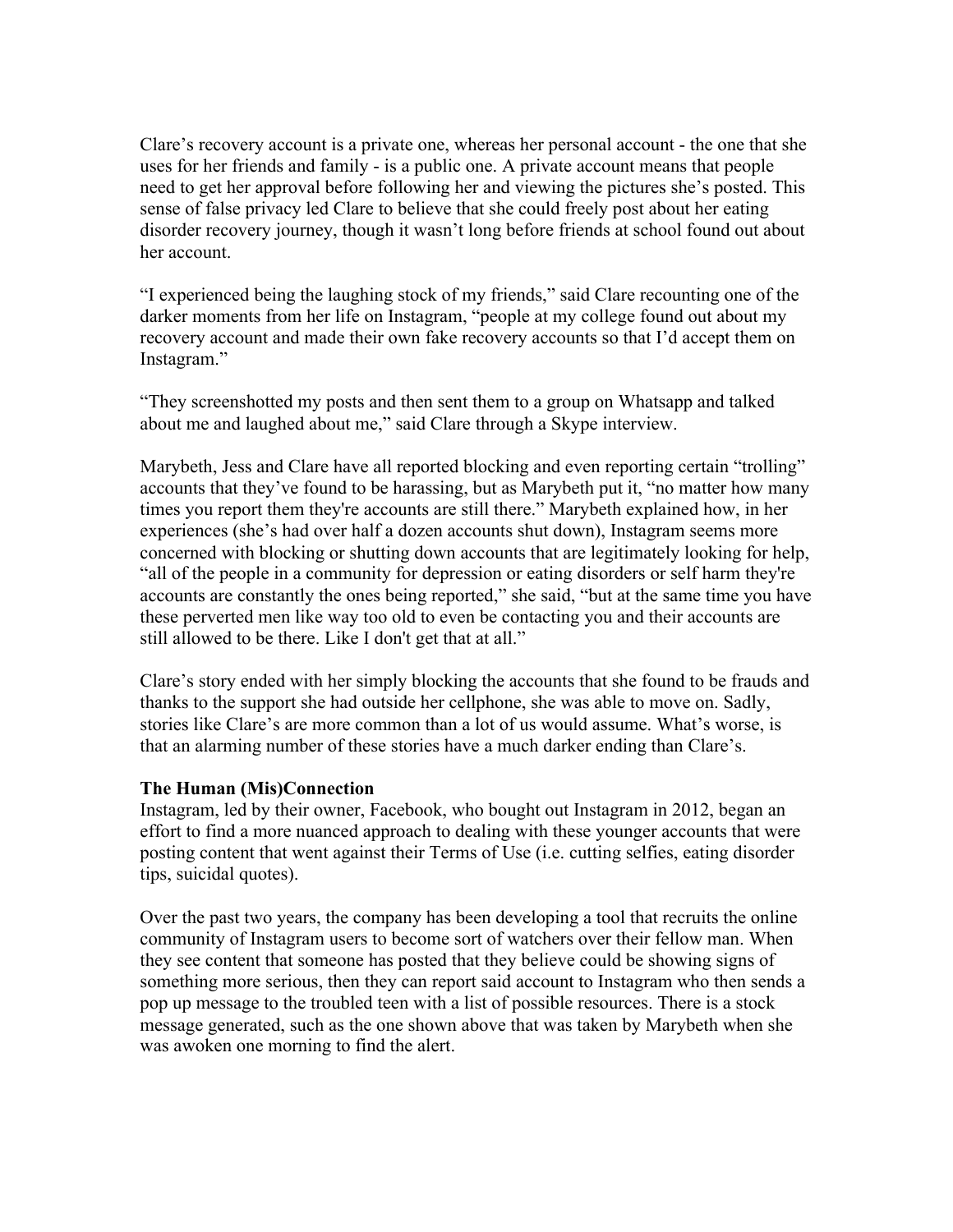"For someone who doesn't want help it's more frustrating," said Marybeth, describing the efficacy of the tool in teens. "Whereas for me it's like redundant. It even says in my bio that I'm in treatment, so the fact that it's telling you that you need support or resources I already have is annoying."

Dr. Reidenberg, the doctor from SAVE who has been working with technology and social media companies on tools like this for the past ten years, believes that the tool is more effective than Marybeth and other teens interviewed for this article would agree. In a phone interview, he explained that the tool allows the distressed users to be easily connected to a chat function or a lifeline.

"It also allows people to be prompted as to what to say, and that's really important because often times in crisis people don't know what to say or what to do," said Reidenberg.

The tool was only released this past fall, so it is too early to test the efficacy of it in the real or virtual world, but something that both the experts and the teens using the app can agree on is that it is far better than just shutting down the accounts entirely.

"You know there's this tendency in coverage of pro-ana and self-harm related content to really kind of almost demonize the posters and the people who are posting this content," said Clare Mysko, the CEO of NEDA (National Eating Disorder Association), who was also heavily involved in the development of the new tool. She said how most of these kids are struggling with very serious mental health issues, and that by simply shutting down their account - essentially cutting off one of their few sources to human contact (even if it is through an app) - you're just further marginalizing them.

"You need to remember that these people posting are in need of help and seeking community, that's the reason they're on there," she said.

And it's true that a lot of the teens that are active on Instagram, particularly when they've begun seeking professional treatment outside of their virtual reality soon change their social media habits to reflect a healthier support network.

Marybeth says that this trend of switching from a negative account, one that encourages your eating disorder or depression, to one that is a recovery account is something that she has seen quite often.

"Some people will use it more for their struggling and then when they decide to recover they will clear all of their pictures and stuff and end up turning it into a recovery account," she said. She describes herself as being "nowhere near" being considered a recovery account. Instead, she would characterize her account as a diary, a theme that was reoccurring throughout many other interviews.

"Like in your diary you write things that you don't want anyone to know, and you kind of keep them to yourself and it's your way of getting that out in physical words," Marybeth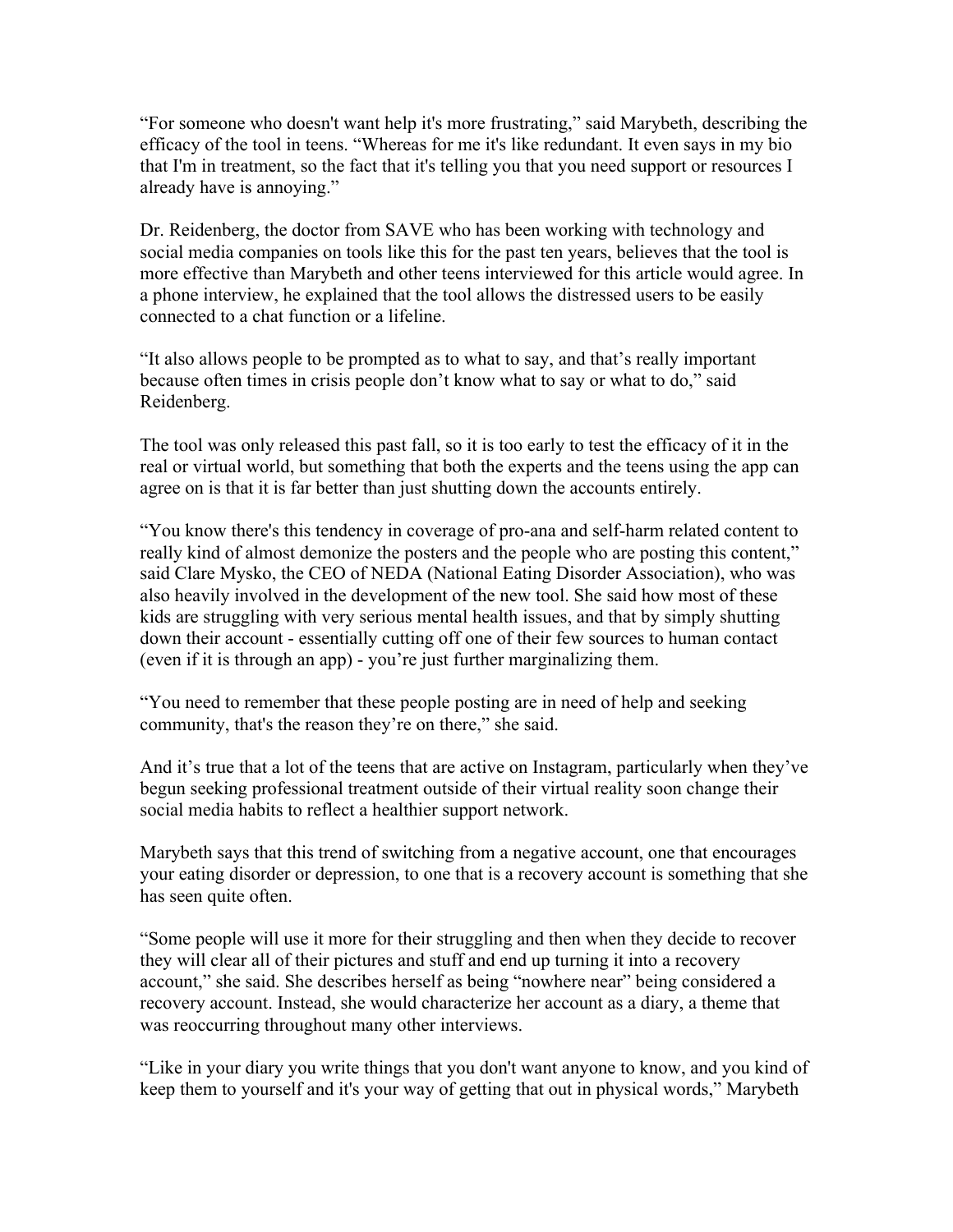said. "But at the same time you're not really getting any support or anyone that can relate. It's all still just you whether you write it out, it's still in your head."

The issue that a lot of the girls that I spoke with that they kept drawing back to was that they didn't feel comfortable telling their family or friends about what they were going through, but they still yearned for some kind of support network that could relate to what they were going through.

"When you're in that community sharing with those hashtags it ends up going to the people that are sharing the same related things as you are. You don't have like that shame or guilt that it's even wrong to be going through what you're going through," said Marybeth.

The gap, clearly evidenced by Marybeth's repeated "fear" and "shame" of talking about her disorder is one that shouldn't be too surprising for most, is that a lot of these teens are dealing with disorders that are highly stigmatized in our society. Specifically when it comes to self-harm and eating disorders, two mental conditions that take on very physical forms, there is the common thought that people are just doing this for attention. This perception rings even more true when it comes to teens who are posting about it online. But as Dr. Rosen, the psychologist from California State University explained this form of community building is not new, especially for marginalized teens.

"Community building has been around forever," said Dr. Rosen. "The issue is, what are you being given?" He went on to explain how if a child is already that far deep in their psychological condition, they're probably going to require treatment that's more intensive than just the support of someone 'liking' your Instagram post.

"If someone's telling you the right way to cut yourself and hide it, that's probably not a very effective psychological treatment," he said.

It seems, based on Dr. Rosen's suggestions and the interviews with dozens of mentally affected teens, that the 'good' that seems to be coming from Instagram is not by fault of the company. Instead, it seems to be coming from the community finding creative solutions to combat the negativity that is fostered on the social media app.

Dr. Rosen, when asked about the Instagram tool, agreed that while Instagram's "motivation is an open question", it is a good idea to be trying to reach these at risk teens rather than completely shutting down their accounts.

"Because all they're trying to do is make people feel better. Or at the very least feel more normalized that their feeling is not odd," he said.

What caused Dr. Rosen the most concern with this highly praised update, which Marybeth, Jess and Clare had also already noted, was the lack of human connection.